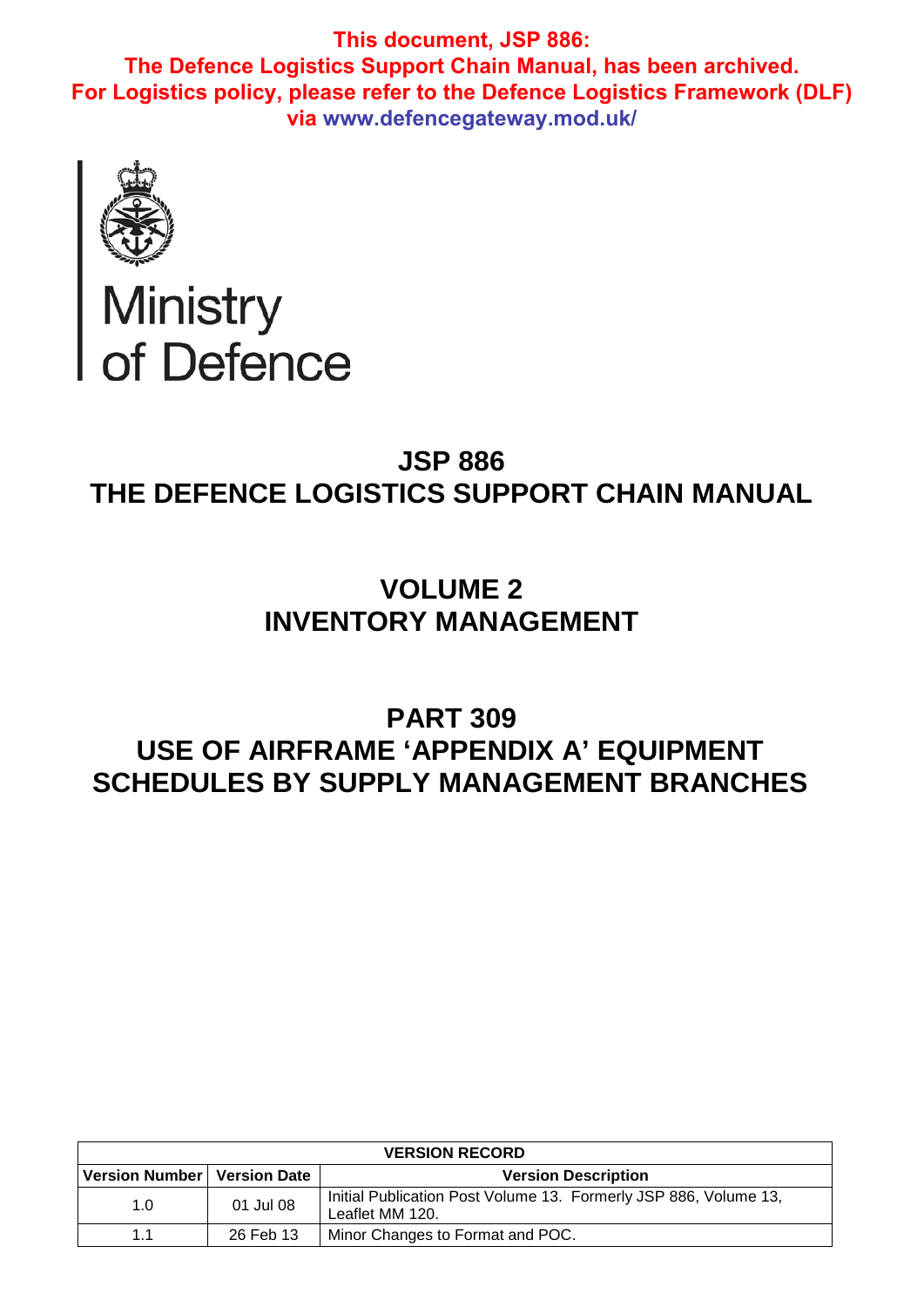#### **Contents**:

| CHAPTER 1: USE OF AIRFRAME 'APPENDIX A' EQUIPMENT SCHEDULES BY           |  |
|--------------------------------------------------------------------------|--|
|                                                                          |  |
|                                                                          |  |
|                                                                          |  |
|                                                                          |  |
| CODE UTILISED TO INDICATE RESPONSIBILITY FOR SUPPLY AND FITMENT3         |  |
|                                                                          |  |
|                                                                          |  |
|                                                                          |  |
|                                                                          |  |
|                                                                          |  |
|                                                                          |  |
|                                                                          |  |
| TRANSFER OF ITEMS FROM 'CC' (CONTRACTORS SUPPLY/CONTRACTORS FIT) TO 'SC' |  |
|                                                                          |  |
|                                                                          |  |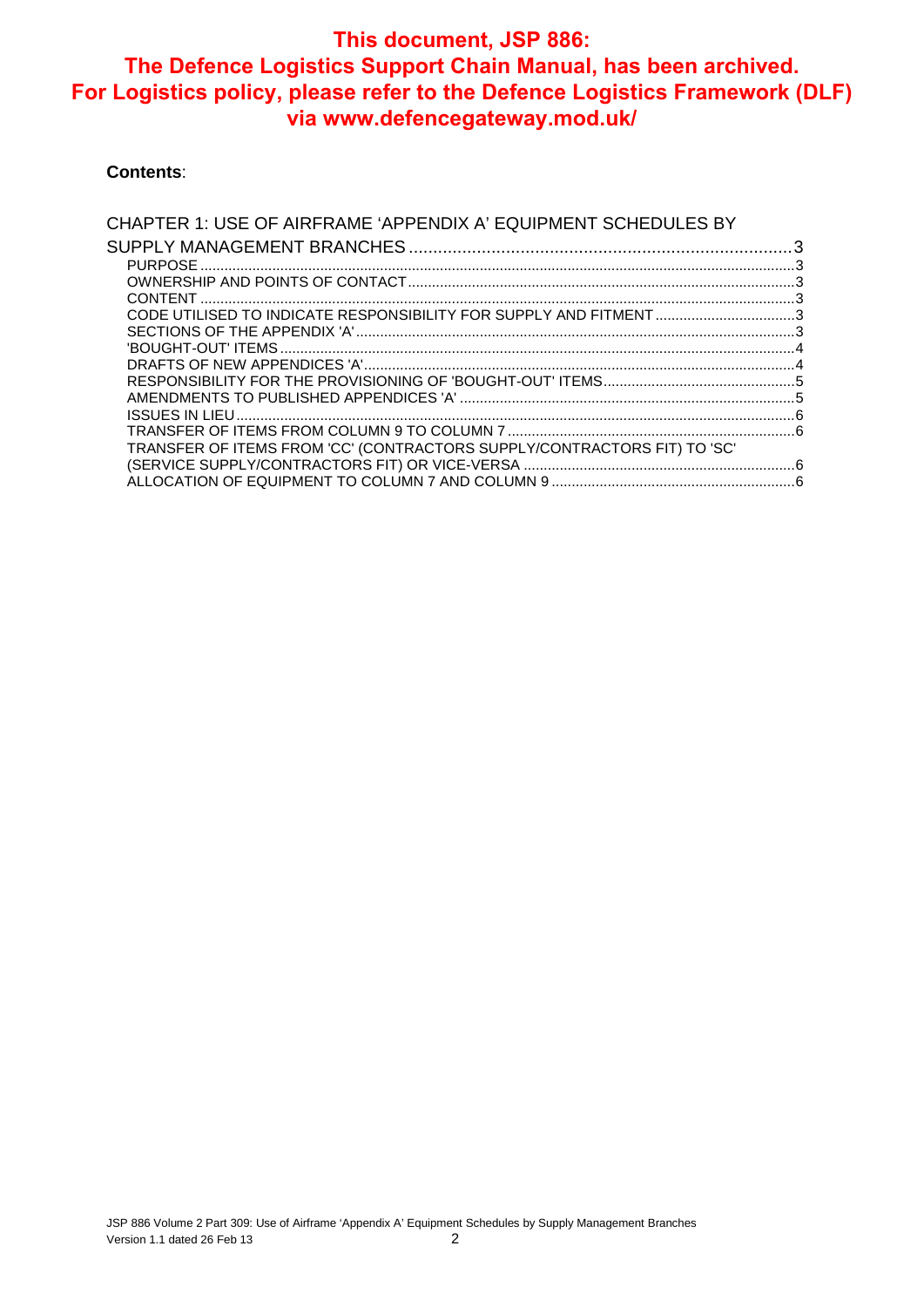# **CHAPTER 1: USE OF AIRFRAME 'APPENDIX A' EQUIPMENT SCHEDULES BY SUPPLY MANAGEMENT BRANCHES**

## **PURPOSE**

1. The purpose of this leaflet is to define that a Standard Appendix 'A' is prepared by the Aircraft Contractor and issued after approval by the Aircraft Equipment Committee (AEC) of MOD (Procurement Executive). It is the Appendix 'A' to the aircraft specification which details the equipment to be supplied and or fitted to airframes by the Service or by contractors. It is to be used for provisioning purposes, as a guide to entitlement and as an authority for demanding, issuing, installing, checking or returning equipment.

# **OWNERSHIP AND POINTS OF CONTACT**

- 2. This document is sponsored by DES JSC SCM-SCPol-Conv2.
	- a. The Sponsor contact details, for questions regarding the technical content are:

DESJSCSCM-SCPol-Conv2 Tel: Mil: 9679 Ext 81381. Civ: 030679 81381.

b. For questions regarding presentation and accessibility of this document, contact the Document Editor:

DES JSC SCM-SCPol Editorial Team Tel: Mil: 9679 Ext 80953. Civ: 030 679 80953.

# **CONTENT**

- 3. Appendices 'A' are currently compiled to include:
	- a. All Service Supply items.
	- b. All 'Bought-out' items (see Paragraph 5).

c. Contractors' airframe items which are fitted by the Service for a certain role or roles but not for all roles.

d. Special-to-type ancillary equipment used in both an airborne and ground role but excluding items of pure ground equipment.

#### **CODE UTILISED TO INDICATE RESPONSIBILITY FOR SUPPLY AND FITMENT**

4. The code indicating the source of supply is detailed in the Glossary of Terms in each standard Appendix 'A'.

# **SECTIONS OF THE APPENDIX 'A'**

- 5. The Appendix 'A' is arranged in the following sections:
	- a. A: Armament.
	- b. B: Electrical.
	- c. C: Instrument.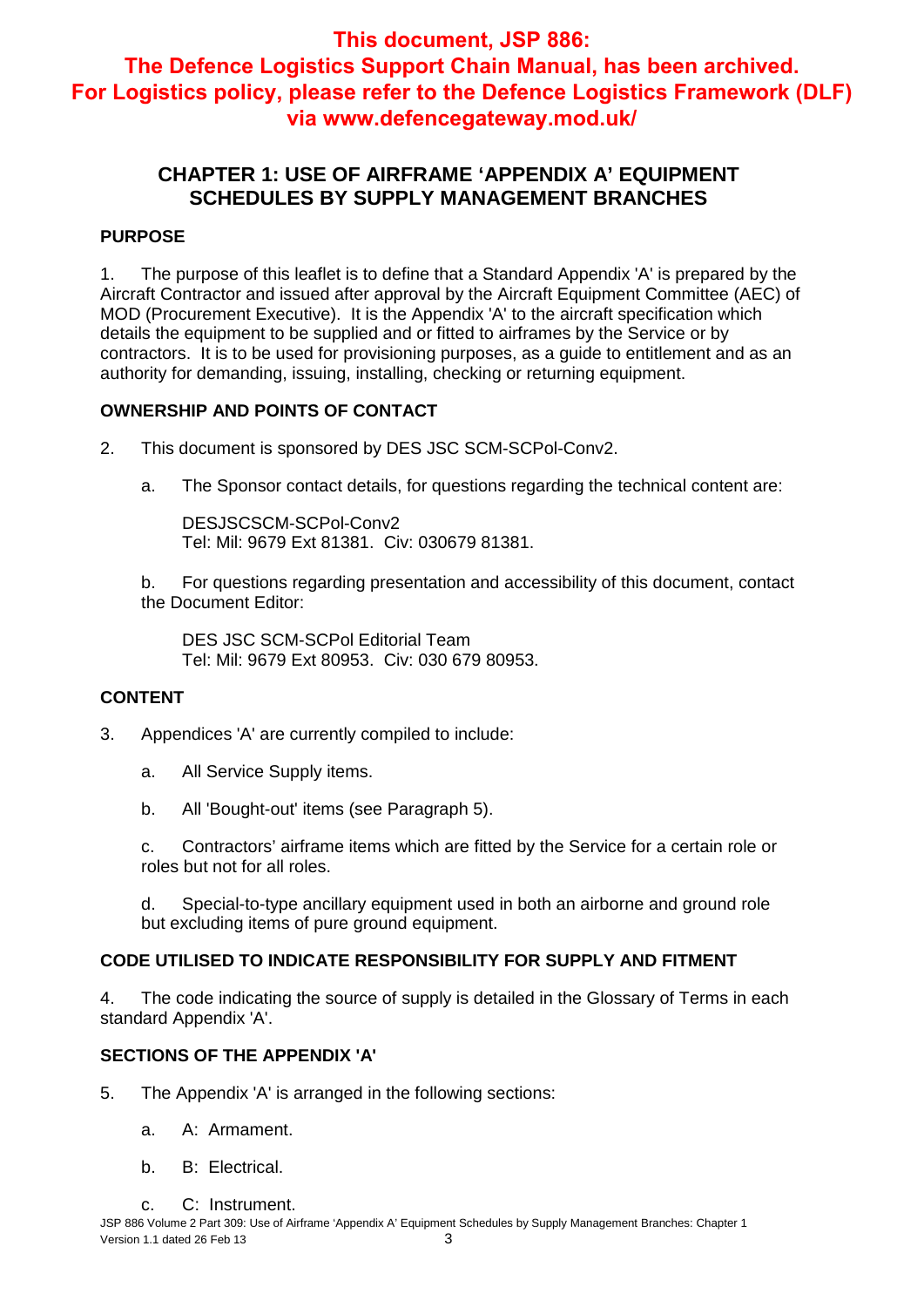- d. D: Aircraft Services and Miscellaneous (see sub-Paragraphs a, b, and c below).
- e. E: Radio / Radar.
- f. F: Power Unit.
- g. G: Special-to-type ancillary equipment serving an airborne or ground role.

h. H: Reserved for special equipment at Ministry of Defence (Procurement Executive) discretion.

6. The Aircrew Equipment Assembly and this, in turn, will be divided into the aircraft list which will cover Ejection Seats, Rails, Seat Harness, sockets fixed to the seat or aircraft, Parachutes and Personal Survival Packs.

7. The aircrew list will include all items worn by aircrew members and the plugs or connectors which plug into sockets fixed to the seating or aircraft.

8. Aircraft Assemblies include:

- a. Undercarriage.
- b. Wheels and Brakes.
- c. Flying Controls.
- d. Hydraulic and pneumatic.

e. Cabin pressurisation and air conditioning systems and any other systems such as fuel systems, if appropriate.

9. Section D will be completed by the addition of a miscellaneous sub-section which will include such items as axes, belts, stretchers, etc., as are indicated in Section D of the Master Schedule. The Master Schedule is a document prepared by MOD(PE) for guidance only. It is NOT a provisioning document. The AEC(MOD(PE)) has agreed that the Master Schedule is to record only those items which specialists consider should be used in future types of aircraft.

#### **'BOUGHT-OUT' ITEMS**

10. All 'Bought-out' items used on the aircraft will be listed in the Appendix 'A' under the Section to which they are appropriate, for example, an electrical item in Section B, an instrument in Section C, with a cross-reference if necessary to the major item in, or to which they are fitted. The names of the firms from which the Aircraft Contractor obtains his bought-out items is shown in Column 3 of the Appendix 'A'.

#### **DRAFTS OF NEW APPENDICES 'A'**

11. AEC(TECH)MOD(PE) will forward copies of all draft Appendices A to the Supply Management Branches concerned, who are to:

a. Scrutinise the drafts carefully for accuracy of detail:

b. Check NATO codification numbers where they are already shown and insert NATO codified numbers where these are not shown. Comment on draft Appendices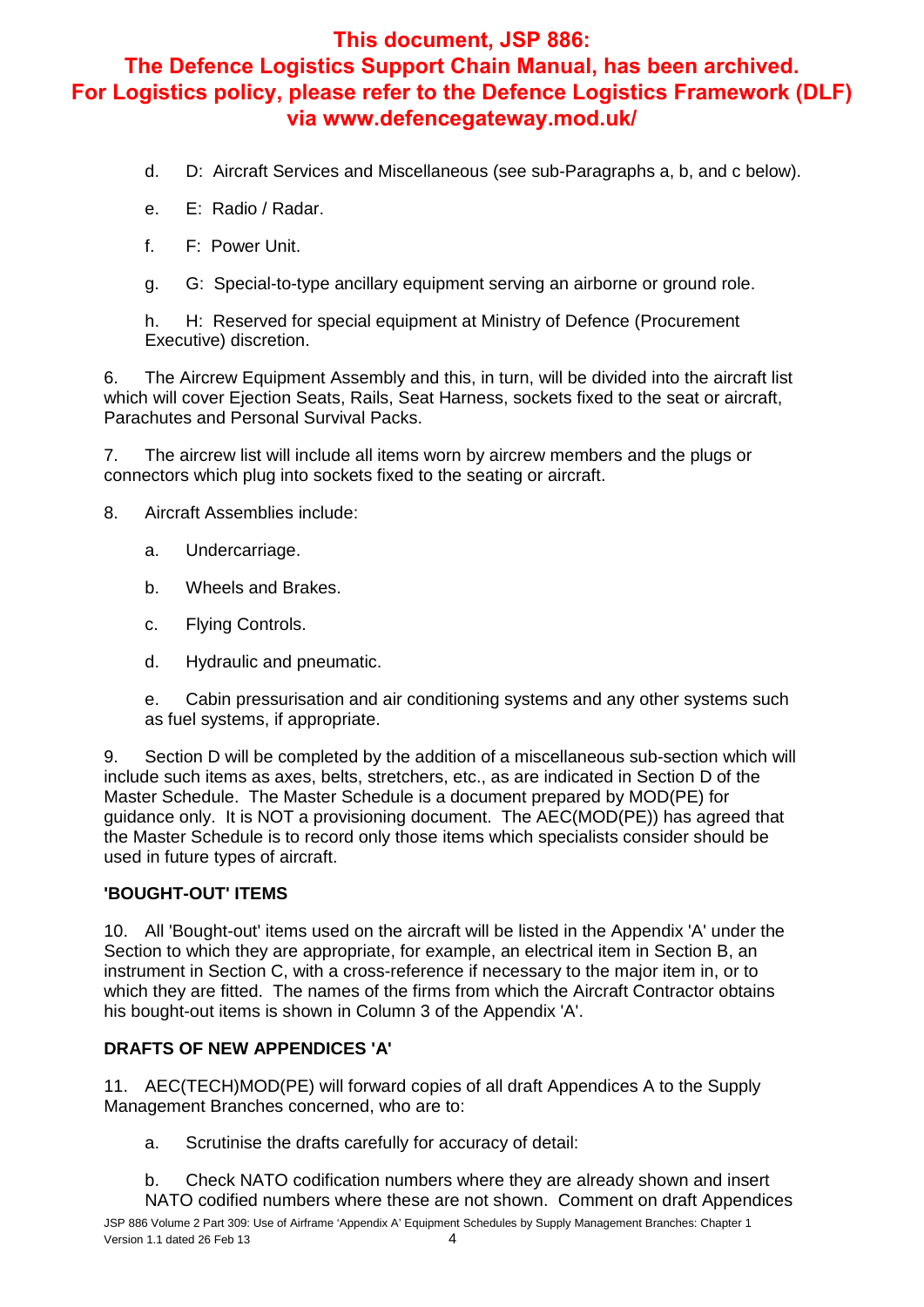'A' must be forwarded to AEC(TECII)MOD(PE) by memorandum and normally these should be forwarded within seven days and always within fourteen days of receipt of the draft. Nil returns are required to be submitted  $\frac{1}{1}$ .

# **RESPONSIBILITY FOR THE PROVISIONING OF 'BOUGHT-OUT' ITEMS**

12. With the inclusion of the Bought-out list in the Appendices 'A', SM21(RAF) will no longer circulate details of Bought-out items. It will therefore be necessary for SM Branches to obtain their information from the new Appendix A Schedule of Equipment, in accordance with the following procedure:

a. Responsibility for each Section of the Appendix 'A 'is allotted to SM Branches as shown in the Table below: Section of Appendix 'A'<sup>2</sup>

| <b>Section</b> | <b>Contents</b>                     | <b>Branch Responsible</b> |
|----------------|-------------------------------------|---------------------------|
| A              | Armament, Electrical Stores         | <b>SM26(RAF)</b>          |
| A              | Armament                            | <b>SM30(RAF)</b>          |
| A              | <b>GW Element</b>                   | <b>SM25(RAF)</b>          |
| B              | <b>Expendable Armament</b>          | <b>SM29(RAF)</b>          |
| B              | Electrical                          | <b>SM26(RAF)</b>          |
| C              | <b>Instruments</b>                  | SM (RAF)                  |
| D              | Aircraft services                   | <b>SM21(RAF)</b>          |
| D              | <b>Aircrew List</b>                 | <b>SM 13(RAF)</b>         |
| F.             | Radio/Radar                         | <b>SM25(RAF)</b>          |
| F              | <b>Power Plants</b>                 | SM (RAF)                  |
| G              | Special-to-type ancillary Equipment | <b>SM21(RAF)</b>          |

b. Branches nominated above are charged with the full responsibility for ensuring that, when appropriate, provisioning and-or vocabulary action is initiated or, alternatively, that the items(s) is / are referred to the relevant SM Branch for provisioning action.

c. The SM Branches nominated at Paragraph 7a above are responsible for ensuring that provision responsibility has been accepted for all items within the section before the draft Appendix 'A' is destroyed.

d. If, after negotiation between branches, an item cannot be allocated to a Domestic Management Code (DMC), or provisioning responsibility is in dispute, action to resolve the matter is to be taken in accordance with Leaflet C22/ 2.

#### **AMENDMENTS TO PUBLISHED APPENDICES 'A'**

13. SM Branches should if possible divide amendments into two categories:

a. **MAJOR.** Those resulting from changes in policy and/or necessitating modification to the aircraft.

b. **MINOR.** Those resulting from changes to NATO codified numbers or nomenclature, or other changes which do not involve modification to the aircraft.

14. Requests for major or minor amendments are to be submitted separately and in triplicate to AEC(TECH)MOD(PE). The reason and/or authority for each suggested amendment is to be given in detail. Requests to introduce superseding items should only be made if they do not involve modification action to the aircraft concerned.